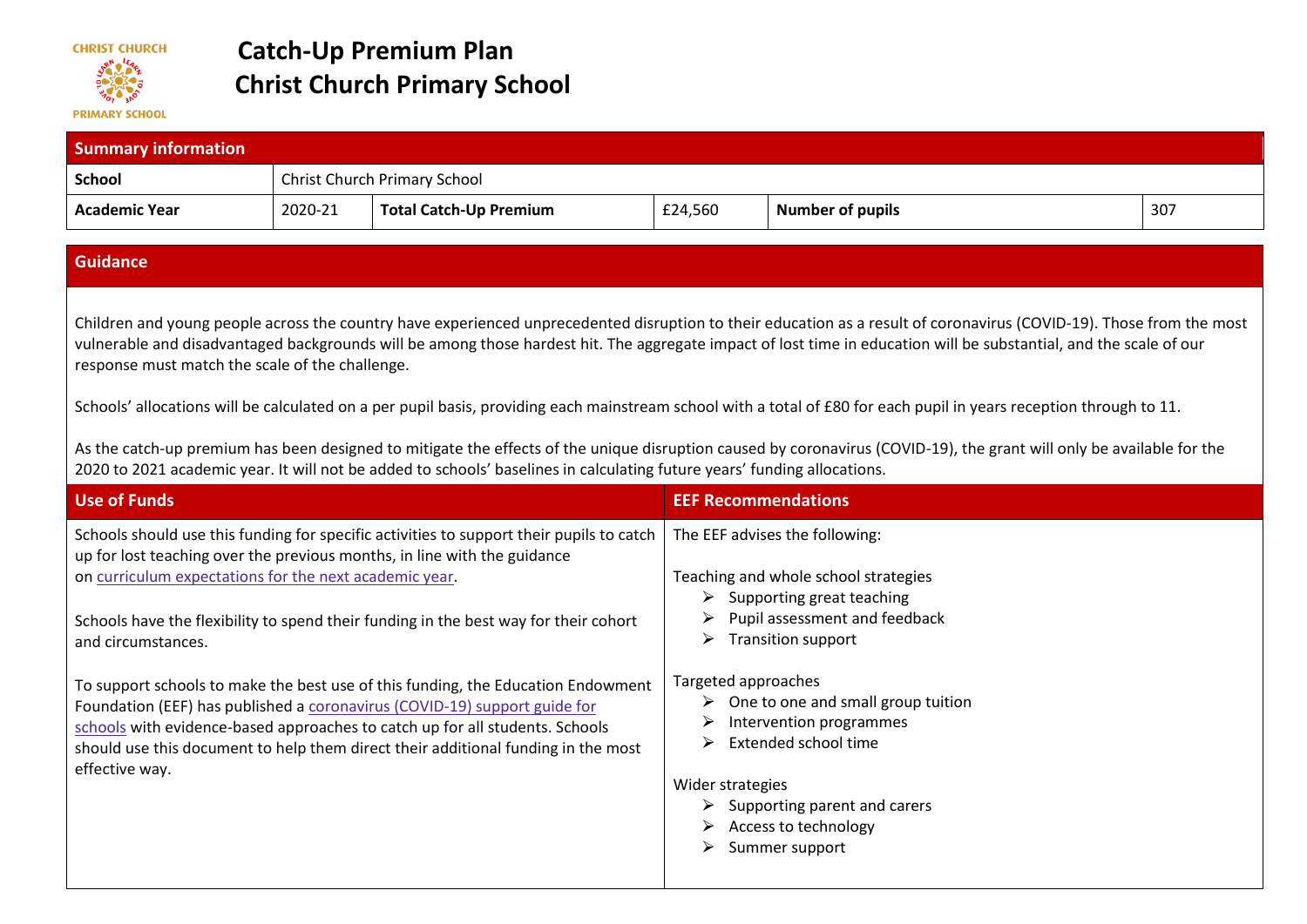| <b>Identified impact of lockdown</b> |                                                                                                                                                                                                                                                                                                                                                                                                                                                                                                          |  |  |  |
|--------------------------------------|----------------------------------------------------------------------------------------------------------------------------------------------------------------------------------------------------------------------------------------------------------------------------------------------------------------------------------------------------------------------------------------------------------------------------------------------------------------------------------------------------------|--|--|--|
| <b>Maths</b>                         | Specific content has been missed, leading to gaps in learning and stalled sequencing of journeys. Children still have an appetite for maths and lockdown has<br>not affected their attitudes however they are quite simply, 'behind'.<br>Recall of basic skills has suffered - children are not able to recall addition facts, times tables and have forgotten once taught calculation strategies. This is<br>reflected in assessments.                                                                  |  |  |  |
| <b>Writing</b>                       | Children haven't necessarily missed 'units' of learning in the same way as Maths, however they have lost essential practising of writing skills. GAPs specific<br>knowledge has suffered, leading to lack of fluency in writing. Those who have maintained writing throughout lockdown are less affected, however those<br>who evidently didn't write much have had to work additionally hard on writing stamina and improving their motivation due to the lack of fluency in their<br>ability to write. |  |  |  |
| <b>Reading</b>                       | Children accessed some reading during lockdown as they were sent home with 2 reading books and had access to some online reading books. However,<br>children are less fluent in their reading and the gap between those children that read widely and those children who don't is now increasingly wide. The<br>bottom 20% of readers have been disproportionately affected.                                                                                                                             |  |  |  |
| Non-core                             | There are now significant gaps in knowledge - whole units of work have not been taught meaning that children are less able to access pre-requisite<br>knowledge when learning something new and they are less likely to make connections between concepts and themes throughout the curriculum. Children<br>have also missed out on the curriculum experiences e.g. trips, visitors and powerful curriculum moments.                                                                                     |  |  |  |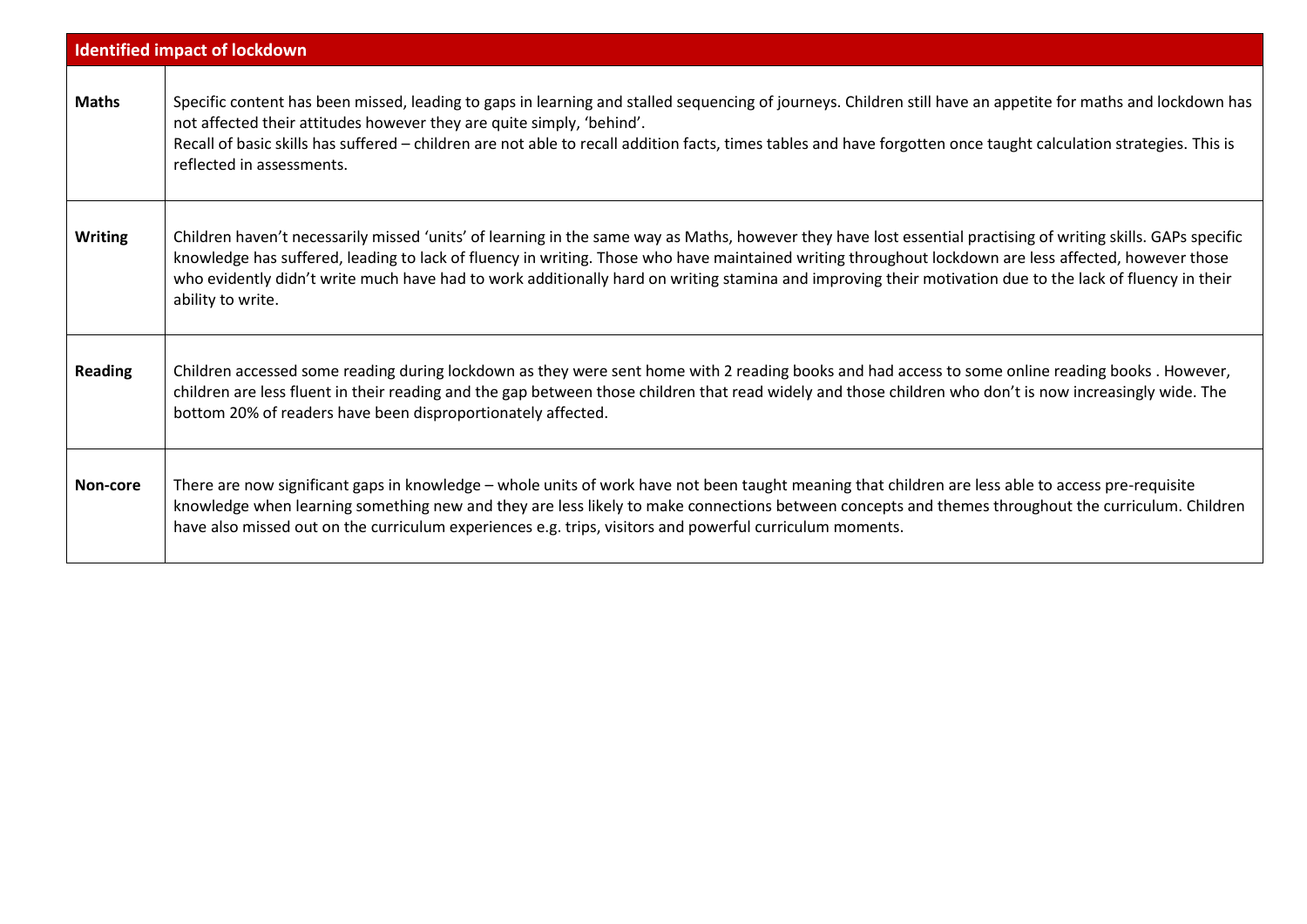**Planned expenditure -** The headings below are grouped into the categories outlined in the Education Endowment Foundation's coronavirus support guide for schools)

| i. Teaching and whole-school strategies                                                                                                                                                                                                                                                                   |                                                                                                                                                                                                                                   |                        |                   |                        |  |  |  |
|-----------------------------------------------------------------------------------------------------------------------------------------------------------------------------------------------------------------------------------------------------------------------------------------------------------|-----------------------------------------------------------------------------------------------------------------------------------------------------------------------------------------------------------------------------------|------------------------|-------------------|------------------------|--|--|--|
| <b>Desired outcome</b>                                                                                                                                                                                                                                                                                    | Chosen approach and anticipated cost                                                                                                                                                                                              | Impact (once reviewed) | <b>Staff lead</b> | <b>Review</b><br>date? |  |  |  |
| Supporting great teaching:<br>The foundation subject will be planned with increasing<br>detail and consideration for how pre-requisite<br>knowledge will be taught alongside new learning so that<br>knowledge gaps can be reduced.                                                                       | Additional time for subject leaders to research and plan<br>non-core subjects. Release time and additional cover will<br>be required to facilitate the additional cover.<br>(E3600)                                               |                        | VA/AH             | Feb 21                 |  |  |  |
| Curriculum to be enhanced through the purchase of<br>artefacts/training and expert visitors (as there are<br>currently no trips taking place) to enable all children to<br>broaden their knowledge and curriculum experiences of<br>'The Arts' as these have been limited due to<br>lockdown/restrictions | PTFA to fund each phase with a pot of money to spend to<br>enhance the curriculum to incorporate more of 'The<br>Arts', including practical experiences, in conjunction<br>with the Art Lead.<br>(E1200)                          |                        | VA/NB/LS          | Feb 21                 |  |  |  |
| Despite the limitations placed on schools in terms of use<br>of physical resources and the sharing of them,<br>manipulatives are accessed regularly in Maths and this<br>supports                                                                                                                         | Purchase additional manipulatives for EYFS/KS1 initially.<br>(E1000)                                                                                                                                                              |                        | VA/VM/B<br>ursar  | Feb 21                 |  |  |  |
| Teaching assessment and feedback<br>Teachers have a very clear understanding of what gaps<br>in learning remain and use this to inform assessments of<br>learning that are aligned with standardised norms,<br>giving a greater degree in confidence and accuracy of<br>assessments.                      | <b>Purchase and implement the Rising Stars National Test-</b><br>style Standardised Assessments suite. Complete termly<br>tests and record assessments on MARK to identify gaps<br>an on Insight to track performance.<br>(E3206) |                        | LA                | July 21                |  |  |  |
| <b>Total budgeted cost</b>                                                                                                                                                                                                                                                                                |                                                                                                                                                                                                                                   |                        |                   | £9,006                 |  |  |  |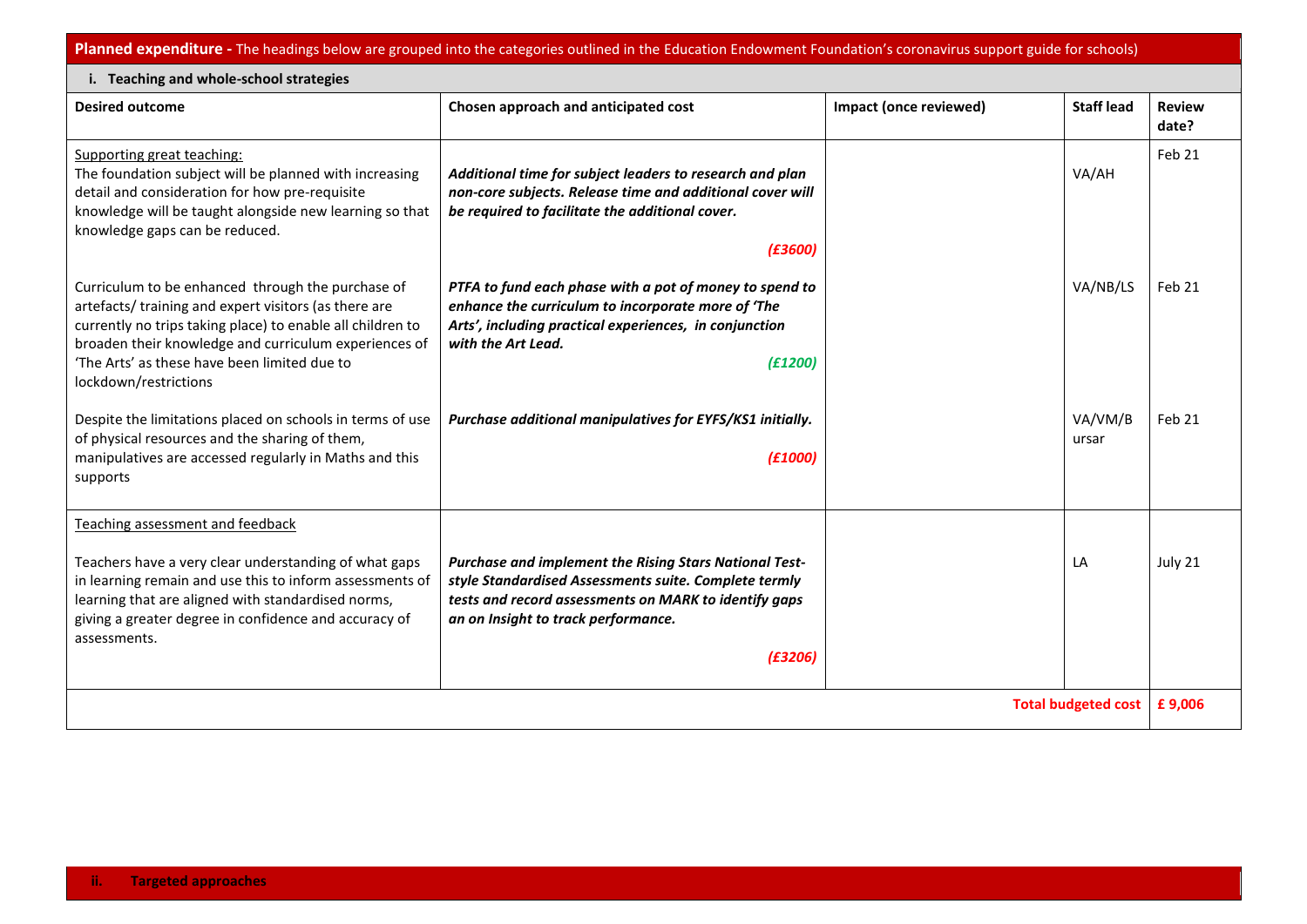| <b>Desired outcome</b>                                                                                                                                                                                                                                                                                                                                                                    | Chosen action/approach                                                                                                                                                                                                                                                                                              | Impact (once reviewed) | <b>Staff lead</b> | <b>Review</b><br>date? |
|-------------------------------------------------------------------------------------------------------------------------------------------------------------------------------------------------------------------------------------------------------------------------------------------------------------------------------------------------------------------------------------------|---------------------------------------------------------------------------------------------------------------------------------------------------------------------------------------------------------------------------------------------------------------------------------------------------------------------|------------------------|-------------------|------------------------|
| 1-to-1 and small group tuition<br>Identified children will have significantly increased rates of<br>reading fluency and prosody. They will be able to<br>comprehend reading better as a result of being able to read<br>at pace without spending their working memory decoding.<br>They will be confident readers and dips in reading<br>attainment will be negated.                      | A Reading Fluency Champion will be appointed to<br>lead the project and support during assessment<br>periods.<br>(E3600)<br>Additional release time and training to support the<br>delivery of the reading fluency project. Additional<br>PPE (screen) purchased to enable intervention across<br>phases.<br>(E750) |                        | <b>SR</b><br>AB   | Feb 21<br>Feb 21       |
| Intervention programme<br>An appropriate numeracy intervention, such as First class@<br>number. Numeracy, supports those identified children in<br>reinforcing their understanding of basic maths skills and<br>application of number.                                                                                                                                                    | An intervention is identified and purchased. Staff<br>within phases are trained and they are able to deliver<br>the intervention confidently (inclusive of entry and<br>exit data).<br>(E1000)                                                                                                                      |                        | TD/DV             | July 21                |
| Extended school time<br>After school 'catch-up' club to be implemented with<br>identified children to provide additional<br>support/interventions to enable those children to plug any<br>gaps and therefore negate any losses of knowledge/skills<br>they may have occurred due to lockdown restrictions.<br>Parents are supportive and are made aware of the<br>identification process. | A Senior teaching assistant to be appointed to<br>undertake the 'Catch-up club' (3 times a week).<br>Snacks to be made available for the children<br>$(f1500 + f300)$                                                                                                                                               |                        | <b>DV</b>         | Ongoing                |
| <b>Total budgeted cost</b>                                                                                                                                                                                                                                                                                                                                                                |                                                                                                                                                                                                                                                                                                                     |                        |                   | £7,150                 |